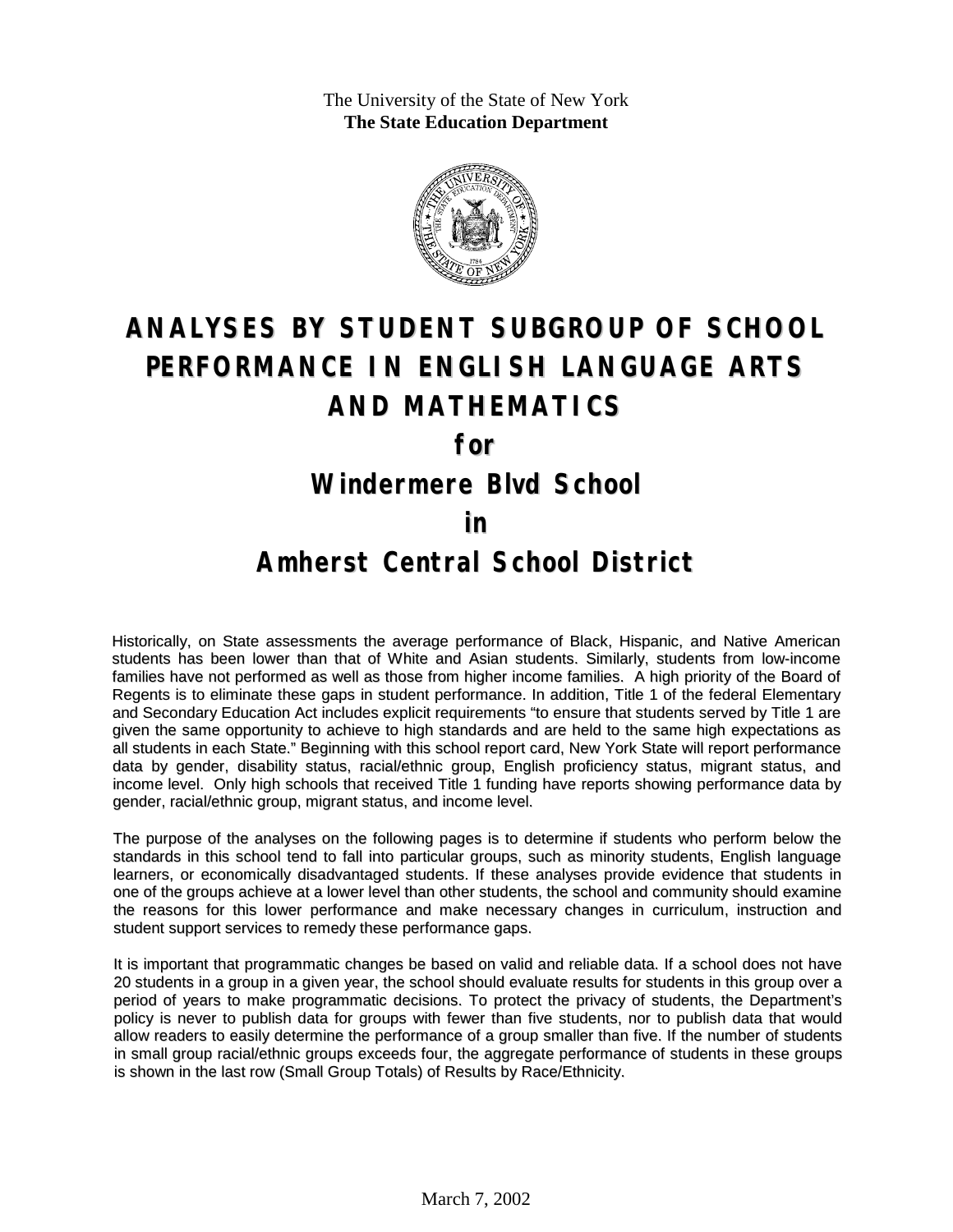## **Elementary English Language Arts**

A description of the performance levels and summary results for all general-education students and all students with disabilities can be found in the *Overview* of the New York State Report Card.

| <b>Student Subgroup</b>                  | <b>Counts of Students</b> |              |                             |                         |             |             |                |             | <b>Percentages</b><br>of Tested |                  |
|------------------------------------------|---------------------------|--------------|-----------------------------|-------------------------|-------------|-------------|----------------|-------------|---------------------------------|------------------|
|                                          | <b>Not Tested</b>         |              |                             | <b>Tested</b>           |             |             |                |             | <b>Students</b>                 |                  |
|                                          | <b>ALT</b>                | ELL          | No<br>Valid<br><b>Score</b> | Level<br>1              | Level<br>2  | Level<br>3  | Level<br>4     | Total       | Level<br>$2 - 4$                | Level<br>$3 - 4$ |
| Results by Race/Ethnicity                |                           |              |                             |                         |             |             |                |             |                                 |                  |
| American Indian/Alaskan<br><b>Native</b> | $\mathbf 0$               | 0            | 0                           | $\mathbf 0$             | $\mathbf 0$ | $\mathbf 0$ | 0              | $\mathbf 0$ | 0%                              | 0%               |
| <b>Black</b>                             | $\mathbf 0$               | 0            | 0                           | s                       | s           | $\mathbf s$ | $\mathbf s$    | 22          | $\mathbf s$                     | $\mathbf s$      |
| Hispanic                                 | $\mathbf 0$               | $\mathbf{1}$ | $\pmb{0}$                   | $\pmb{0}$               | 0           | $\pmb{0}$   | $\pmb{0}$      | 0           | 0%                              | 0%               |
| Asian or Pacific Islander                | 0                         | 1            | $\mathbf 0$                 | s                       | $\mathbf s$ | $\mathbf s$ | s              | 1           | s                               | s                |
| White                                    | $\pmb{0}$                 | 3            | $\overline{2}$              | 5                       | 11          | 34          | 27             | 77          | 94%                             | 79%              |
| Total                                    | 0                         | 5            | $\overline{2}$              | 7                       | 21          | 44          | 28             | 100         | 93%                             | 72%              |
| Small Group Totals (s)                   | 0                         | 1            | 0                           | 2                       | 10          | 10          | 1              | 23          | 91%                             | 48%              |
| Results by Gender                        |                           |              |                             |                         |             |             |                |             |                                 |                  |
| Female                                   | $\mathbf 0$               | 0            | $\mathbf{1}$                | 3                       | 10          | 22          | 18             | 53          | 94%                             | 75%              |
| Male                                     | $\mathbf 0$               | 5            | $\mathbf{1}$                | $\overline{\mathbf{4}}$ | 11          | 22          | 10             | 47          | 91%                             | 68%              |
| Total                                    | 0                         | 5            | 2                           | $\overline{7}$          | 21          | 44          | 28             | 100         | 93%                             | 72%              |
| Results by English Proficiency Status    |                           |              |                             |                         |             |             |                |             |                                 |                  |
| <b>English Proficient</b>                | 0                         | 0            | $\overline{2}$              | $\overline{7}$          | 21          | 44          | 28             | 100         | 93%                             | 72%              |
| <b>Limited English Proficient</b>        | 0                         | 5            | $\pmb{0}$                   | $\pmb{0}$               | $\mathbf 0$ | $\mathbf 0$ | $\mathbf 0$    | 0           | 0%                              | 0%               |
| Total                                    | $\mathbf 0$               | 5            | $\overline{2}$              | 7                       | 21          | 44          | 28             | 100         | 93%                             | 72%              |
| Results by Income Level                  |                           |              |                             |                         |             |             |                |             |                                 |                  |
| Economically<br>Disadvantaged            | $\mathbf 0$               | 4            | $\overline{2}$              | 4                       | 8           | 10          | $\overline{4}$ | 26          | 85%                             | 54%              |
| Not Disadvantaged                        | $\mathbf 0$               | 1            | 0                           | 3                       | 13          | 34          | 24             | 74          | 96%                             | 78%              |
| Total                                    | $\mathbf 0$               | 5            | $\overline{2}$              | $\overline{7}$          | 21          | 44          | 28             | 100         | 93%                             | 72%              |
| Results by Migrant Status                |                           |              |                             |                         |             |             |                |             |                                 |                  |
| <b>Migrant Family</b>                    | 0                         | 0            | 0                           | 0                       | 0           | $\mathbf 0$ | 0              | 0           | 0%                              | 0%               |
| Not Migrant Family                       | 0                         | 5            | 2                           | $\overline{7}$          | 21          | 44          | 28             | 100         | 93%                             | 72%              |
| Total                                    | 0                         | 5            | 2                           | $\overline{7}$          | 21          | 44          | 28             | 100         | 93%                             | 72%              |

**Note. ALT** designates severely disabled students eligible for the New York State Alternate Assessment; **ELL** designates English language learners eligible for an alternative assessment of proficiency in reading English; and **No Valid Score** designates students who did not receive a valid test score because of absence from all or part of the test or because the test was administered under nonstandard conditions.